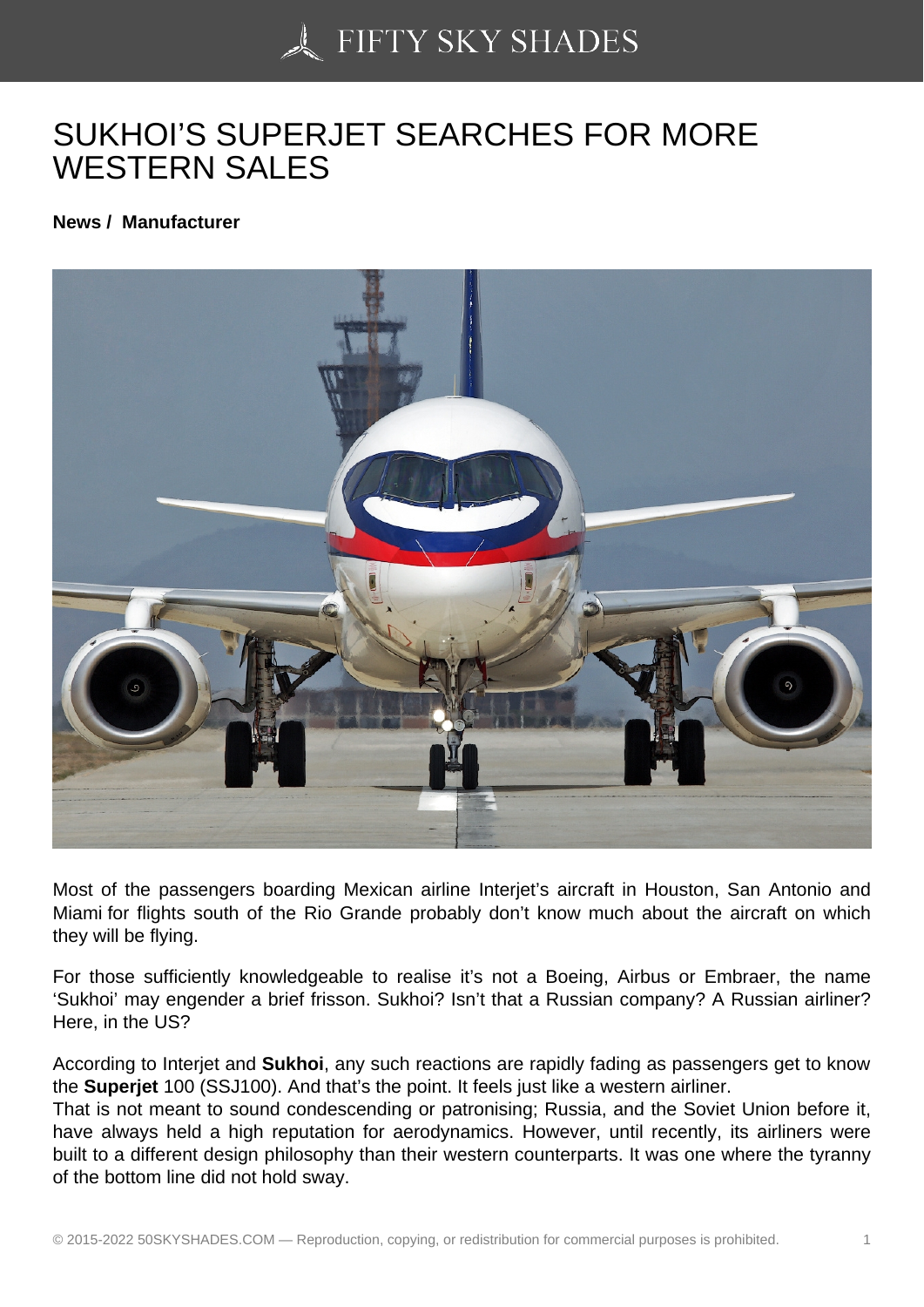That led older-generation Soviet airliners to look and feel very different from their capitalist rivals; inferior economics largely limited their use to use by the Soviet Union or allied nations.

The SSJ100 set out to change all that. Designed to western standards, with a bevy of western suppliers on board – Thales, Liebherr, Snecma and Honeywell, to name just some – it was to compete with western aircraft on equal terms.

Mexican budget carrier Interjet, for one, likes the aircraft. So much so that in March it topped up its original 2011 order for 20 by firming a further 10 options. The SSJ100 has, says the company, a 99% dispatch reliability, with a target of 99.5% to be achieved by year-end. The airline has been careful to make the SSJ100's cabin seem as interchangeable as possible with that of its other fleet type, the Airbus A320.

Both aircraft have a remarkable seat pitch, for a regional or short-haul aircraft, of 34 inches, while the Pininfarina-designed SSJ100's interior gets high marks from customers. In a recent passenger comfort survey, Interjet passengers actually said they preferred the Sukhoi over the Airbus.

All of this is music to the ears of SuperJet International, the Venice, Italy-based marketing and after-sales arm of Sukhoi. "We're offering narrow-body space for a regional airliner," said Eduardo Munhos de Campos, senior vice-president, commercial, for the Superjet program.

The SSJ100's forays into US airports have triggered briefings on, and tours of, the aircraft for several US carriers, he said. The biggest hurdle to overcome in the US is not technical issues but scope clauses: "We know of several negotiations ongoing where airlines are trying to increase the number of seats [allowed to be operated] to reduce this limitation."

Sukhoi's initial chance of a European order came last year from Belgium's VLM, which placed firm orders for two, took options on a further pair and purchase rights on 10 more. These were initially due for delivery this year but initial deliveries have been postponed to Q3 2016, partly to allow Sukhoi to have the long-range version of the SSJ100 – the variant VLM wants – to gain European certification. This should be achieved by year-end.

VLM was unable to provide a spokesman for this article, but chief executive Arthur White is on record as saying that, when comparing the SSJ100 with its competitors, the Russian aircraft "won hands-down" when comparing factors such as operating costs, passenger comfort and flexibility.

Also, Dublin-based CityJet is in talks over the possible acquisition of five SSJ-100-95s, as reported this week by RIA news agency, quoting sources in the Russian Ministry of Trade and Industry. Last week, Minister assured that the Superjet's western European launch operator would be a "British carrier."

Munhos admitted that SuperJet International has been in talks with several other interested European airlines. It foresees airlines slotting the Russian aircraft in below their existing, narrowbody fleets and also for ACMI providers: "We see opportunities for smaller airlines delivering capacity and feeding longer routes for bigger airlines."

So, why no more orders from western companies? "I think that our issue is not directly related to the fact that it's a Russian aircraft. It's to do with our lack of past performance in the market; we don't have a track record," said Munhos.